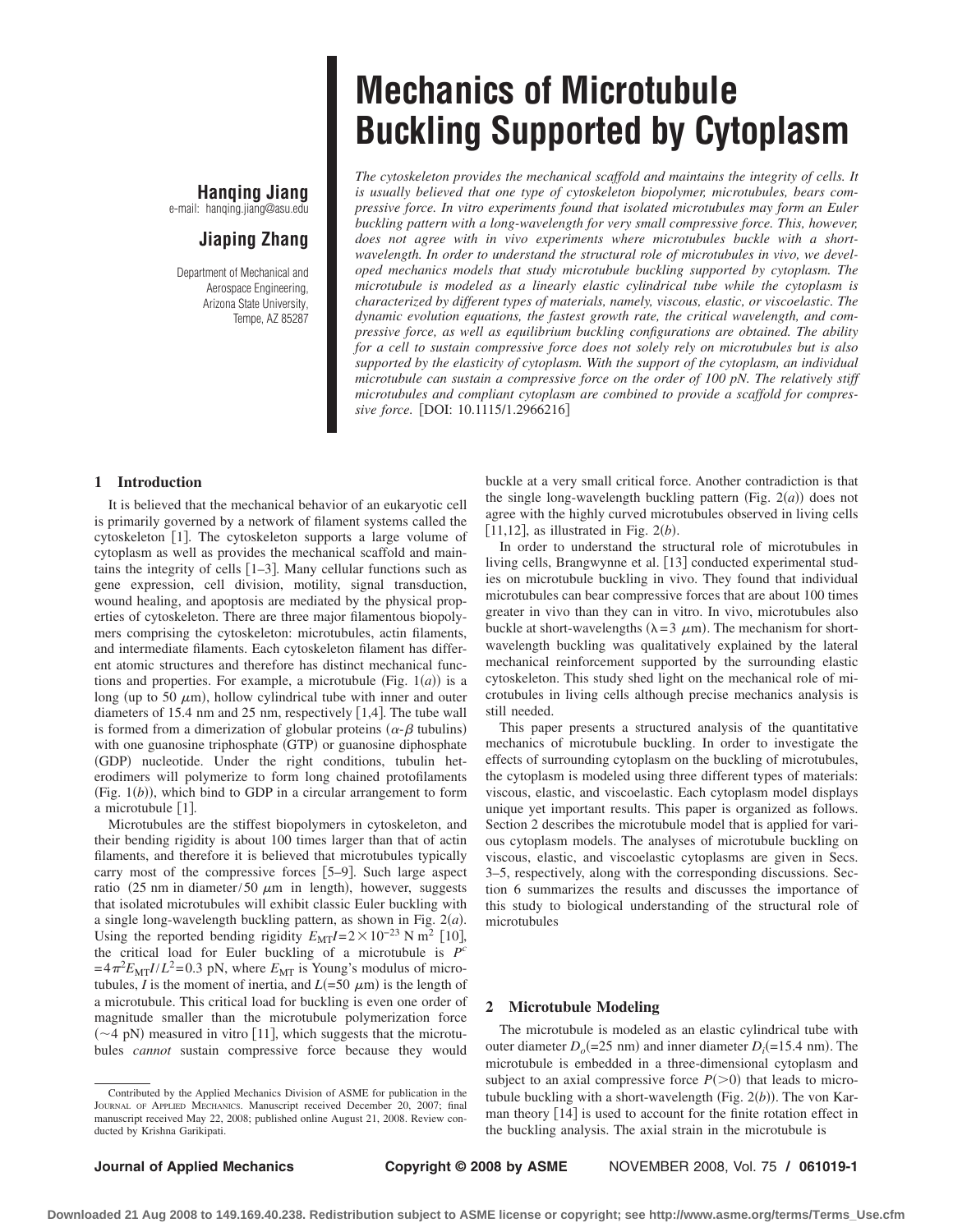

**Fig. 1 The structure of a microtubule** †**1**‡**.** "*a*… **The microtubule is a hollow cylindrical tube formed from 13 protofilaments** aligned in parallel. (b) One protofilament consists of a string  $\alpha$ - $\beta$  heterodimers.

$$
\varepsilon_{11} = \frac{\partial u_1}{\partial x_1} + \frac{1}{2} \left( \frac{\partial u_3}{\partial x_1} \right)^2 \tag{1}
$$

where  $u_1$  is the axial displacement and  $u_3$  is the vertical displacement. The coordinate system is shown in Fig. 3, where  $x_1$  is in the axial direction,  $x_2$  is in the diameter direction, and  $x_3$  is in the vertical direction. The linearly elastic constitutive model gives the axial force  $N_{11} = E_{\text{MT}} S \varepsilon_{11}$ , where  $S = \pi/4(D_o^2 - D_i^2)$  is the crosssectional area of the microtubule. The shear traction  $T_1$  and normal traction  $T_3$  at the microtubule/cytoplasm interface can be obtained from the equilibrium of forces [14]

$$
T_1 = \frac{\partial N_{11}}{\partial x_1} \tag{2}
$$



 $(b)$ 

Fig. 2 (a) Microtubule buckles to a single long-wavelength pattern and (b) microtubule buckles to short-wavelength **pattern**

(2) then gives constant axial force  $N_{11}$  and constant axial strain  $\varepsilon_{11}$ .

The buckling profile of the microtubule can be expressed as

$$
u_3 = A \cos(kx_1) \tag{4}
$$

where the multiple short-wavelength buckling pattern is assumed, the amplitude *A* and wave number *k* are to be determined, and  $\lambda = 2\pi/k$  is the buckling wavelength. The constant axial strain  $\varepsilon_{11}$ gives the axial displacement  $u_1 = kA^2 \sin(2kx_1)/8$ , where the condition  $\int_0^{2\pi/k} (\partial u_1 / \partial x_1) dx_1 = 0$  has been imposed to be consistent



**Fig. 3 The coordinate system used in the analysis**

$$
T_3 = E_{\rm MT} I \frac{\partial^4 u_3}{\partial x_1^4} - N_{11} \frac{\partial^2 u_3}{\partial x_1^2} - \frac{\partial N_{11}}{\partial x_1} \frac{\partial u_3}{\partial x_1}
$$
(3)

where  $I = \pi/64(D_o^4 - D_i^4)$  is the moment of inertia of microtubules. The relatively stiff microtubule/compliant cytoplasm system has negligible shear stress at the interface, i.e.,  $T_1 \approx 0$  [15]. Equation

### **061019-2 /** Vol. 75, NOVEMBER 2008 **Transactions of the ASME**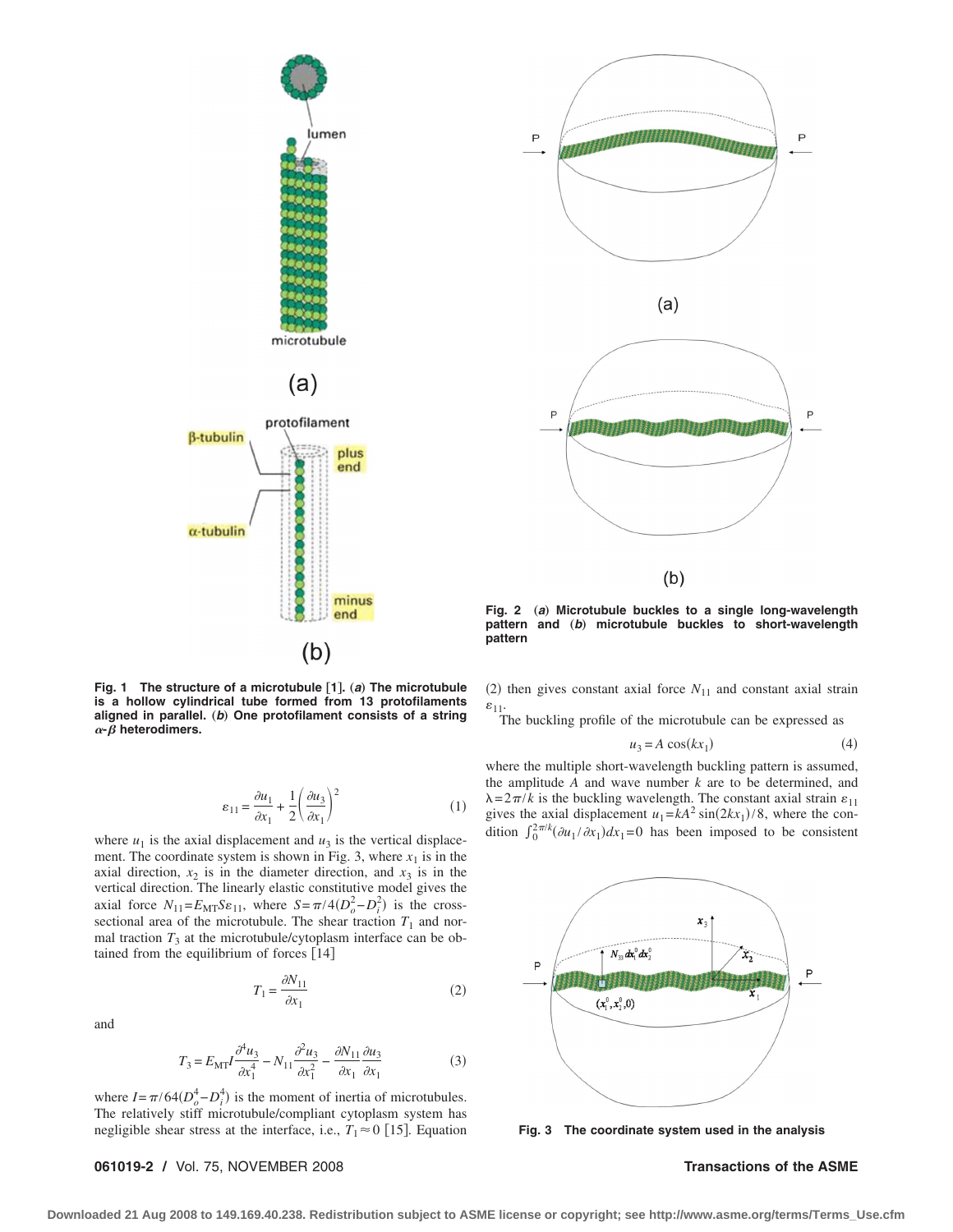with the overall cytoplasm deformation [16]. Due to axial compressive force *P*, the axial strain then becomes

$$
\varepsilon_{11} = \frac{1}{4}A^2k^2 - \frac{P}{E_{\text{MT}}S} \tag{5}
$$

and the vertical traction  $T_3$  at the microtubule/cytoplasm interface is

$$
T_3 = -\beta \cos(kx_1) \tag{6}
$$

where

$$
\beta = -E_{\rm MT} I A k^4 - E_{\rm MT} S \bigg( \frac{1}{4} A^2 k^2 - \frac{P}{E_{\rm MT} S} \bigg) A k^2 \tag{7}
$$

For the buckling profile in Eq.  $(4)$ , the bending energy per unit wavelength of the microtubule becomes

$$
U_b = \frac{k}{2\pi} \int_0^{2\pi/k} \frac{1}{2} E_{\text{MT}} I \left( \frac{\partial^2 u_3}{\partial x_1^2} \right)^2 dx_1 = \frac{1}{4} E_{\text{MT}} I k^4 A^2 \tag{8}
$$

The energy per unit wavelength due to axial strain is given by

$$
U_a = \frac{1}{2} N_{11} \varepsilon_{11} = \frac{1}{2} E_{\text{MT}} S \left( \frac{1}{4} A^2 k^2 - \frac{P}{E_{\text{MT}} S} \right)^2 \tag{9}
$$

#### **3 Microtubule Buckling on Viscous Cytoplasm**

We first model the surrounding cytoplasm as a threedimensional viscous flow since the major element of cytoplasm, cytosol, typically consists of fluid. Cytoplasmic streaming is such a three-dimensional viscous flow in the cells and surrounds the cytoskeleton [17]. The viscous cytoplasm is assumed to be incompressible, i.e.,

$$
\nabla \cdot \dot{\mathbf{u}} = 0 \tag{10}
$$

where **u** is the velocity, i.e.,  $\dot{\mathbf{u}} = d\mathbf{u}/dt$ ; *t* is the time. Some biological experiments have shown that upon forces (e.g., centrifugal forces), the cytoplasmic streaming becomes steady on the time scale of minutes (e.g., Refs. [18,19]). Moreover, the biological study used measured values to estimate the Reynolds number and found that the Reynolds number *Re* is very low for cytoplasmic streaming, for instance,  $Re \leq 10^{-3}$ , as reported by Pickard [20]. With the conditions of steady state and low Reynolds number of cytoplasmic streaming that surrounds the cytoskeleton, we model the viscous cytoplasm as Stokes flow that is characterized by Stokes equation

$$
-\nabla P + \eta \nabla^2 \dot{\mathbf{u}} = 0 \tag{11}
$$

where *P* is the pressure and *h* is the dynamic viscosity of cytoplasm. A vertical traction  $-T_3 = \beta \cos(kx_1)$  (where  $T_3$  is given in Eq. (6)) is applied over the area  $\left[ |x_2| \le R, x_3 = 0 \right]$  where the microtubule contacts with the viscous cytoplasm. The traction  $-T_3$  is assumed to be uniform over the diameter of the microtubule (but periodic in the  $x_1$  direction), which gives the following stress traction in the  $x_3$  direction within the three-dimensional viscous cytoplasm:

$$
N_{33} = -\frac{T_3}{2R} = \frac{\beta}{2R} \cos(kx_1)
$$
 (12)

over the diameter  $(2R = (D_i + D_o)/2)$  of the microtubules (Fig. 3).

Instead of solving this three-dimensional Stokes equation with stress traction  $N_{33}$  as a boundary condition for the area  $\left[\chi_2\right]$  $\leq R$ ,*x*<sub>3</sub>=0<sup> $]$ </sup> and traction free for the other areas, we use the solution of flow due to a point force. We now consider the flow due to a unit point force at a point of  $\mathbf{x}^0 = (x_1^0, x_2^0, 0)$  within the threedimensional viscous cytoplasm. The Stokes equation with a singular point force term is then given by

$$
-\nabla P + \eta \nabla^2 \dot{\mathbf{u}} + \mathbf{e}_3 \delta(\mathbf{x} - \mathbf{x}^0) = 0 \tag{13}
$$

where  $e_3$  is the unit vector in the  $x_3$  direction and  $\delta$  is the Dirac delta function. Using the Stokes stream function method, the flow due to a point force can be resolved and the details were given by Pozrikidis [21]. The vertical velocity  $\dot{u}_3$  at a point **x**= $(x_1, x_2, 0)$  is given by  $1/8\pi\eta\sqrt{(x_1-x_1^0)^2+(x_2-x_2^0)^2}$ . Then for the distributed stress traction  $N_{33}$  given by Eq. (12), the vertical velocity  $\dot{u}_3$  at a point  $\mathbf{x} = (x_1, x_2, 0)$  is the integration over the area covered by microtubule,

$$
\dot{u}_3(x_1, x_2, 0) = \int_{-R}^{R} \int_{-\infty}^{\infty} \frac{\beta \cos(kx_1^0)}{2R} \frac{1}{8\pi\eta}
$$

$$
\times \frac{1}{\sqrt{(x_1 - x_1^0)^2 + (x_2 - x_2^0)^2}} dx_1^0 dx_2^0
$$

$$
= \int_{-R}^{R} \frac{\beta \cos(kx_1)}{8\pi R\eta} Y_0(k|x_2^0 - x_2|) dx_2^0 \tag{14}
$$

where  $Y_0$  is the modified Bessel function of the second kind [22]. Since the diameter of microtubules  $R(=12.5 \text{ nm})$  is much smaller than the observed buckling wavelength  $\lambda$ (=3  $\mu$ m), then  $k|x_2^0 - x_2|$  $\leq 2kR = 4\pi R/\lambda \ll 1$ . The velocity in Eq. (14) then can be approximately expressed as

$$
\dot{u}_3(x_1, x_2, 0) = \int_{-R}^{R} \frac{\beta \cos(kx_1)}{8\pi R \eta} \left( \ln \frac{k|x_2^0 - x_2|}{2} + \gamma \right) dx_2^0
$$

$$
= \frac{\beta \cos(kx_1)}{8\pi R \eta} \{ 2R(1 - \gamma) + 2R \ln 2 - (R + x_2) \ln[k(R + x_2)] - (R - x_2) \ln[k(R - x_2)] \} \tag{15}
$$

where

$$
\gamma = \lim_{n \to \infty} \left[ \sum_{i=1}^{n} \frac{1}{i} - \ln(n) \right] = 0.577
$$

is Euler's constant.

The viscous cytoplasm and the buckled microtubule are coupled through the continuity condition across the microtubule/ cytoplasm interface. Specifically, the vertical velocity  $\dot{u}_3$  of the viscous cytoplasm in Eq.  $(15)$  is continuous with the vertical velocity of the microtubule resulted from the displacement in Eq.  $(4)$ at the interface. We realize that the vertical velocity in Eq.  $(15)$ also depends on the  $x_2$  direction so that this continuity is on the average sense, i.e., the average vertical velocity of the viscous cytoplasm over the diameter of the microtubule

$$
\dot{u}_3^{\text{avg}}(x_1) = \frac{1}{2R} \int_{-R}^{R} \dot{u}_3(x_1, x_2, 0) dx_2 = \frac{\beta \cos(kx_1)}{8\pi \eta} [3 - 2\gamma - 2\ln(kR)] \tag{16}
$$

is the same as the vertical velocity of the microtubule from the displacement in Eq.  $(4)$ . Thus the continuity condition is

$$
\frac{dA}{dt} = \frac{\beta}{8\pi\eta} [3 - 2\gamma - 2\ln(kR)]
$$
 (17)

We consider that the microtubule buckling originated from the accumulation of small fluctuations, which consists of many small perturbation components with each component expressed as a sinusoidal form as in Eq.  $(4)$ . For small perturbation with vertical displacement *A*,  $\beta$  in Eq. (7) is linearized by keeping the firstorder terms of *A*,

#### **Journal of Applied Mechanics** November 2008, Vol. 75 **/ 061019-3**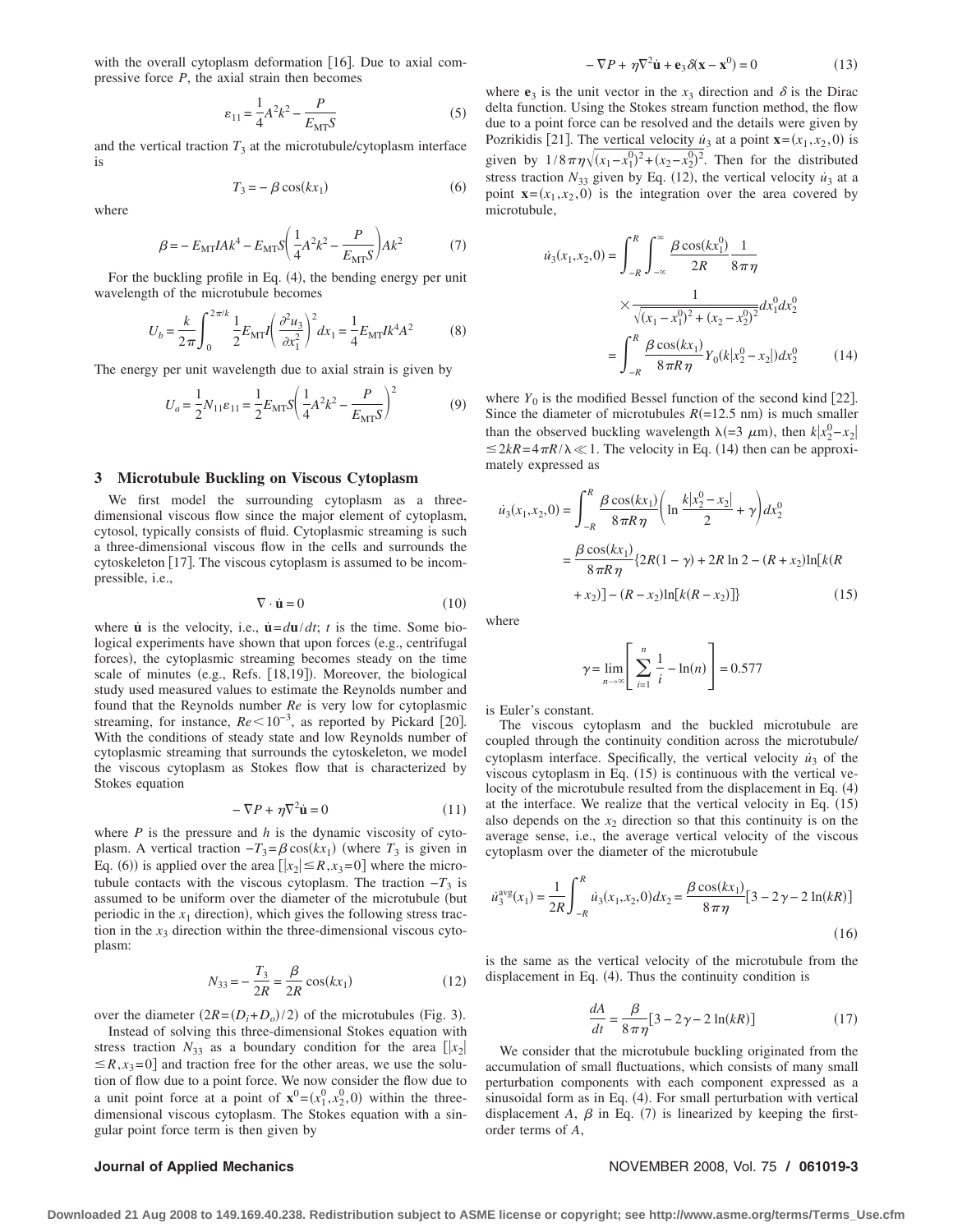

**Fig. 4 The relationship of growth rate and wavelength for vis**cous cytoplasm. (a) Growth rate versus wavelength for small axial compressive force and (b) growth rate versus wavelength **for large axial compressive force.**

$$
\beta = E_{\rm MT} I \left( \frac{P}{E_{\rm MT} I} - k^2 \right) k^2 A \tag{18}
$$

The linear ordinary differential equation for small perturbation *A* then becomes

$$
\frac{dA}{dt} = \frac{E_{\rm MT}I}{8\pi\eta} \left(\frac{P}{E_{\rm MT}I} - k^2\right) [3 - 2\gamma - 2\ln(kR)]k^2A\tag{19}
$$

Let  $A_0 = A(t=0)$  be the initial amplitude, the evolution of the vertical displacement is

$$
A(t) = A_0 \exp\left\{\frac{E_{\rm MT}I}{8\pi\eta} \left(\frac{P}{E_{\rm MT}I} - k^2\right) [3 - 2\gamma - 2\ln(kR)]k^2t\right\}
$$
  
=  $A_0 e^{GR_{\rm viscous}t}$  (20)

where

$$
GR_{\text{viscous}} = \frac{E_{\text{MT}}I}{8\,\pi\,\eta} \bigg(\frac{P}{E_{\text{MT}}I} - k^2\bigg)[3 - 2\,\gamma - 2\,\ln(kR)]k^2 \tag{21}
$$

denotes the growth rate of the initial perturbation.

Figure 4 shows  $GR<sub>viscous</sub>$  versus wavelength for fixed bending rigidity  $E_{\text{MT}}I = 2 \times 10^{-23} \text{ N m}^2$  [10] and various axial compressive force *P* and viscosity  $\eta$ . Figure 4(*a*) gives the growth rate GR<sub>viscous</sub> and wavelength relationship for small compressive force

#### **061019-4 /** Vol. 75, NOVEMBER 2008 **Transactions of the ASME**

 $(P= 0.3 \text{ pN})$  and low viscosity  $\eta = 1.5 \times 10^{-3} - 7.5 \times 10^{-3} \text{ Pa s}$  to model the fluid-phase cytosol that is only several times as viscous as water (e.g., Refs. [23–25]). When  $GR_{viscous} > 0$  for certain wavelengths, the initial fluctuations characterized by these wavelengths grow in an exponential law  $(Eq. (20))$ , while when  $GR<sub>viscous</sub> < 0$  for some wavelengths, the initial fluctuations associated with these wavelengths decay and the microtubules remain straight. The critical condition  $GR_{viscous} = 0$  gives the critical wavelength

$$
\lambda_{\text{viscous}}^c = 2\pi \sqrt{\frac{E_{\text{MT}}I}{P}}
$$
 (22)

The critical wavelength  $\lambda_{\text{viscous}}^c$  does not depend on viscosity  $\eta$ and is 51.3  $\mu$ m, shown in Fig. 4(*a*). The initial fluctuations with wavelengths greater than  $\lambda_{viscous}^c$  will grow; however, the fluctuations with wavelengths smaller than  $\lambda_{\text{viscous}}^c$  will decay. Equation (22) also indicates that no matter how small the force is, there exists a critical wavelength  $\lambda_{\text{viscous}}^c$  to ensure growth from initial fluctuations. In other words, dynamic growth is guaranteed to occur in viscous cytoplasm.

It is also noticed that the critical wavelength  $\lambda_{\text{viscous}}^c$  is identical to the critical length for Euler buckling, which suggests that a very small axial compressive force (on the order of 1 pN depending on the microtubule length) may lead to microtubule buckling with a large wavelength. However, the buckling of microtubules on viscous cytoplasm due to a small compressive force does not indicate that the microtubules cannot bear a compressive force. The growth or decay in this section is just the initial stage, while the compressive force that microtubule can sustain is determined by final equilibrium stage as to be discussed in Sec. 4.

Each curve in Fig.  $4(a)$  has a maximum (marked by  $*$  in Fig.  $4(a)$ ), which denotes the fastest growth rate. The corresponding fastest growth wavelength is determined by  $\partial G R_{viscous}/\partial k=0$ ,

$$
\lambda = 2\pi \sqrt{\frac{E_{\text{MT}}I}{2P} \frac{5 - 4\gamma - 4\ln(2\pi R/\lambda)}{1 - \gamma - \ln(2\pi R/\lambda)}}\tag{23}
$$

Numerical results show that  $5-4\gamma-4\ln(2\pi R/\lambda)/1-\gamma$  $-\ln(2\pi R/\lambda) \approx 4$  for all wavelengths, such that

$$
\lambda_{\text{viscous}}^{\text{fastest growth}} \approx 2\pi \sqrt{\frac{2E_{\text{MT}}I}{P}} \tag{24}
$$

Equation  $(24)$  clearly shows that the fastest growth wavelength is independent of viscous cytoplasm, while the corresponding fastest growth rate is inversely proportional to the viscosity. More importantly, the fastest growth rate is about 1/s, which suggests that the growth of initial fluctuation is on the order of seconds. This time scale agrees well with in vivo experiments of Brangwynne et al.  $[13]$ .

Corresponding to the force generated by optical and magnetic tweezers, the growth rate GR<sub>viscous</sub> and wavelength relationship for cells due to a large compressive force  $(P=70 \text{ pN})$  and moderate viscosity  $(\eta = 5 - 9$  Pa s [25]) are shown in Fig. 4(b). Similar curves are shown and the critical and fastest growth wavelengths are 3.3  $\mu$ m and 4.8  $\mu$ m, respectively.

The study for viscous cytoplasm shows the following.

- 1 Any small fluctuations that have wavelength greater than critical wavelength  $(Eq. (22))$  will grow no matter how small the compressive force *P* is.
- 2 Cytoplasm viscosity only affects the growth rate; the smaller the viscosity, the larger the growth rate; cytoplasm viscosity cannot determine the occurrence of the growth.
- Critical wavelength and fastest growth wavelength do not depend on viscosity.
- (4) The compressive force that a microtubule can sustain before buckling is very small if the surrounding is a viscous cytoplasm.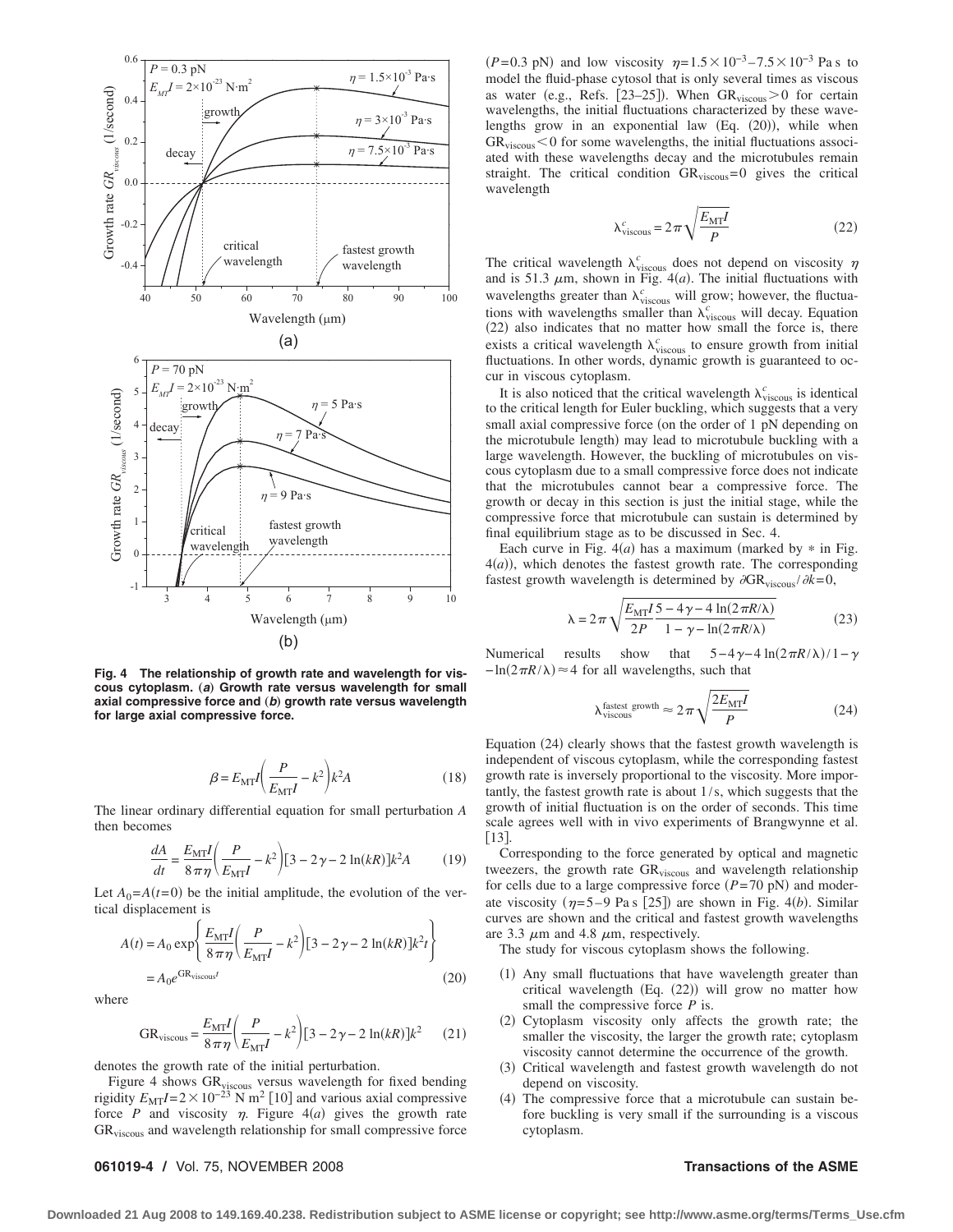It should be pointed out that the steadiness of cytoplasmic streaming and small perturbation  $(Eq. (20))$  are two distinct concepts. The former indicates that the cytoplasmic streaming is steady upon external force/stress. While the latter, the small perturbation, evolves to respond to the steady cytoplasmic streaming, which is not steady, as shown in Eq.  $(20)$ .

### **4 Microtubule Buckling on Elastic Cytoplasm**

The elasticity of the cytoplasm originated from the cytoskeleton [26]. The elastic cytoplasm stores the deformation energy to stabilize the microtubules/cytoplasm system such that the equilibrium configuration (e.g., equilibrium wavelength) is determined by the energetics of the system. In this section, we study the final equilibrium stage by modeling the cytoplasm as a threedimensional linearly elastic solid in this section. The shear modulus  $\mu_e$  is used to characterize the incompressible elastic cytoplasm. The energetically favorable buckling pattern is determined using the energy method.

The three-dimensional elastic cytoplasm is subject to vertical traction  $-T_3$  (where  $T_3$  is given in Eq. (6)) within the area  $\lfloor x_2 \rfloor$  $\leq R$ ,*x*<sub>3</sub>=0]. The normal traction  $-T_3$  is assumed to be uniform over the microtubule diameter 2*R*, which gives the nonvanishing stress traction in the *x*<sub>3</sub> direction  $N_{33} = -T_3 / 2R = \beta \cos(kx_1) / 2R$  the same as Eq.  $(12)$  in viscous analysis.

Based on Gaussian's divergence theorem, the strain energy per unit wavelength in the elastic cytoplasm is

$$
U_s = \frac{k}{2\pi} \cdot \frac{1}{2} \int_V \sigma \cdot \varepsilon dV = \frac{k}{4\pi} \int_{S_{\sigma}} N_{33} u_3^{\text{cytoplasm}} dS
$$
  
= 
$$
\frac{k}{4\pi} \int_{-R}^{R} \int_{0}^{2\pi/k} N_{33} u_3^{\text{cytoplasm}} dx_1 dx_2
$$
 (25)

where  $S_{\sigma}$  is the area  $\left[ |x_2| \le R, x_3 = 0 \right]$  where the microtubule contacts with the cytoplasm and  $u_3^{\text{cytoplasm}}$  is the displacement on the area  $S_{\sigma}$ , which is obtained analytically from Kelvin's solution  $[27]$ .

For a unit normal point force at  $\mathbf{x}^0 = (x_1^0, x_2^0, 0)$  within a threedimensional infinite elastic solid, Kelvin's solution gives the vertical displacement at the point  $\mathbf{x} = (x_1, x_2, 0)$  as  $(1/8\pi\mu_e)1/\sqrt{(x_1-x_1^0)^2+(x_2-x_2^0)^2}$ . For the distributed load *N*<sub>33</sub>, the displacement at point  $\mathbf{x} = (x_1, x_2, 0)$  for elastic cytoplasm is the integration over the entire microtubule diameter 2*R*,

$$
u_3^{\text{cytoplasm}}(x_1, x_2, 0) = \int_{-R}^{R} \int_{-\infty}^{\infty} \frac{\beta \cos(kx_1^0)}{16\pi R\mu_e}
$$
  
 
$$
\times \frac{1}{\sqrt{(x_1 - x_1^0)^2 + (x_2 - x_2^0)^2}} dx_1^0 dx_2^0
$$
  
= 
$$
\frac{\beta \cos(kx_1)}{8\pi R\mu_e} \{2R(1 - \gamma) + 2R \ln 2
$$
  
 
$$
- (R + x_2) \ln[k(R + x_2)] - (R - x_2) \ln[k(R - x_2)]\}
$$
(26)

where the condition  $R/\lambda \ll 1$  has been used. Because the microtubule/elastic cytoplasm interface is replaced by the normal traction in Eq.  $(6)$ , the above displacement for the elastic cytoplasm is continuous with the displacement in Eq.  $(4)$  for the buckled microtubule only on the average sense.

The strain energy in the elastic cytoplasm is then obtained from Eqs.  $(25)$  and  $(26)$  as

$$
U_s = \frac{k}{4\pi} \int_{x_2 = -R}^{R} \int_{x_1 = 0}^{2\pi/k} \frac{\beta}{2R} \cos(kx_1) \frac{\beta \cos(kx_1)}{8\pi R \mu_e} \{2R(1 - \gamma) + 2R \ln 2 - (R + x_2) \ln[k(R + x_2)] - (R - x_2) \ln[k(R - x_2)]\} dx_1 dx_2
$$
  
= 
$$
\frac{\beta^2}{32\pi \mu_e} [3 - 2\gamma - 2 \ln(kR)]
$$
(27)

The total potential energy  $\Pi_{tot}$  of the system is the sum of bending energy  $(Eq. (8))$  and axial strain energy  $(Eq. (9))$  in the microtubule and the strain energy in the elastic cytoplasm Eq.  $(27)$ ). However, for the microtubule vertical displacement in Eq.  $(4)$  and the cytoplasm vertical displacement in Eq.  $(26)$ , which are not continuous, the potential energy becomes

$$
\Pi_{\text{tot}} = U_b + U_m + U_s - \int_{S_{\sigma}} \Lambda (u_3 - u_3^{\text{cytoplasm}}) dS \tag{28}
$$

where  $\Lambda$  is the Lagrange multiplier. The variation of the above potential energy with respect to  $\Lambda$  requires  $u_3 = u_3^{\text{cytoplasm}}$  and the variation with respect to the displacement  $u_3$  or  $u_3^{\text{cytoplasm}}$  gives  $\Lambda$ to be the traction  $T_3$  (Eq. (6)) at the interface. In the following the Lagrange multiplier  $\Lambda$  is replaced by the traction  $T_3$  in Eq. (6). The potential energy is then obtained as

$$
\Pi_{\text{tot}} = \frac{1}{2} E_{\text{MT}} S \left( \frac{1}{4} A^2 k^2 - \frac{P}{E_{\text{MT}} S} \right)^2 + \frac{1}{4} E_{\text{MT}} I k^4 A^2 + \frac{1}{2} \beta A - \frac{\beta^2}{32 \pi \mu_e} [3 - 2\gamma - 2 \ln(kR)] \tag{29}
$$

which depends on buckling amplitude  $A$  and wavelength  $\lambda$  $= 2\pi/k$ .

The minimization of potential energy  $\Pi_{\text{tot}}$  in Eq. (29) with respect to the buckling amplitude *A*,  $\partial \Pi_{\text{tot}}/\partial A = 0$ , gives

$$
A = \begin{cases} \frac{2}{k} \sqrt{\frac{P - P_{\text{elastic}}^c}{E_{\text{MT}} S}}, & P \ge P_{\text{elastic}}^c\\ 0, & P < P_{\text{elastic}}^c \end{cases} \tag{30}
$$

where

$$
P_{\text{elastic}}^c = \frac{8\pi\mu_e}{k^2} \frac{1}{3 - 2\gamma - 2\ln(kR)} + E_{\text{MT}}Ik^2 \tag{31}
$$

is the critical compressive force for buckling. Equation (30) suggests that the buckling occurs only when the compressive force *P* reaches a critical force  $P_{\text{elastic}}^c$  given by Eq. (31), in which the wave number *k* is to be determined.

The minimization of potential energy with respect to the wave number,  $\partial \Pi_{\text{tot}}/\partial k = 0$ , gives the following nonlinear equation for *k*:

$$
k \left( \frac{E_{\text{MT}}I}{\mu_e} \right)^{1/4} = \left\{ \frac{16\pi [1 - \gamma - \ln(kR)]}{[3 - 2\gamma - 2\ln(kR)]^2} \right\}^{1/4}
$$
(32)

For reported microtubule bending rigidity  $E_{\text{MT}}I=2\times10^{-23}$  N m<sup>2</sup> [10] and the wide range of shear modulus of the surrounding  $\mu_e$  $= 1 - 1000$  Pa [28], the numerical results show that

$$
k_{\text{elastic}}^c \approx \frac{5}{4} \left( \frac{\mu_e}{E_{\text{MT}} I} \right)^{1/4} \tag{33}
$$

or equivalently,

$$
\lambda_{\text{elastic}}^c = \frac{8\pi}{5} \left(\frac{E_{\text{MT}}I}{\mu_e}\right)^{1/4} \tag{34}
$$

At this critical wavelength, the amplitude *A* is

$$
A = \frac{8}{5} \left( \frac{E_{\rm MT} I}{\mu_e} \right)^{1/4} \sqrt{\frac{P - P_{\rm elastic}^c}{E_{\rm MT} S}}
$$
(35)

and the critical force  $P_{\text{elastic}}^c$  is

#### **Journal of Applied Mechanics** November 2008, Vol. 75 **/ 061019-5**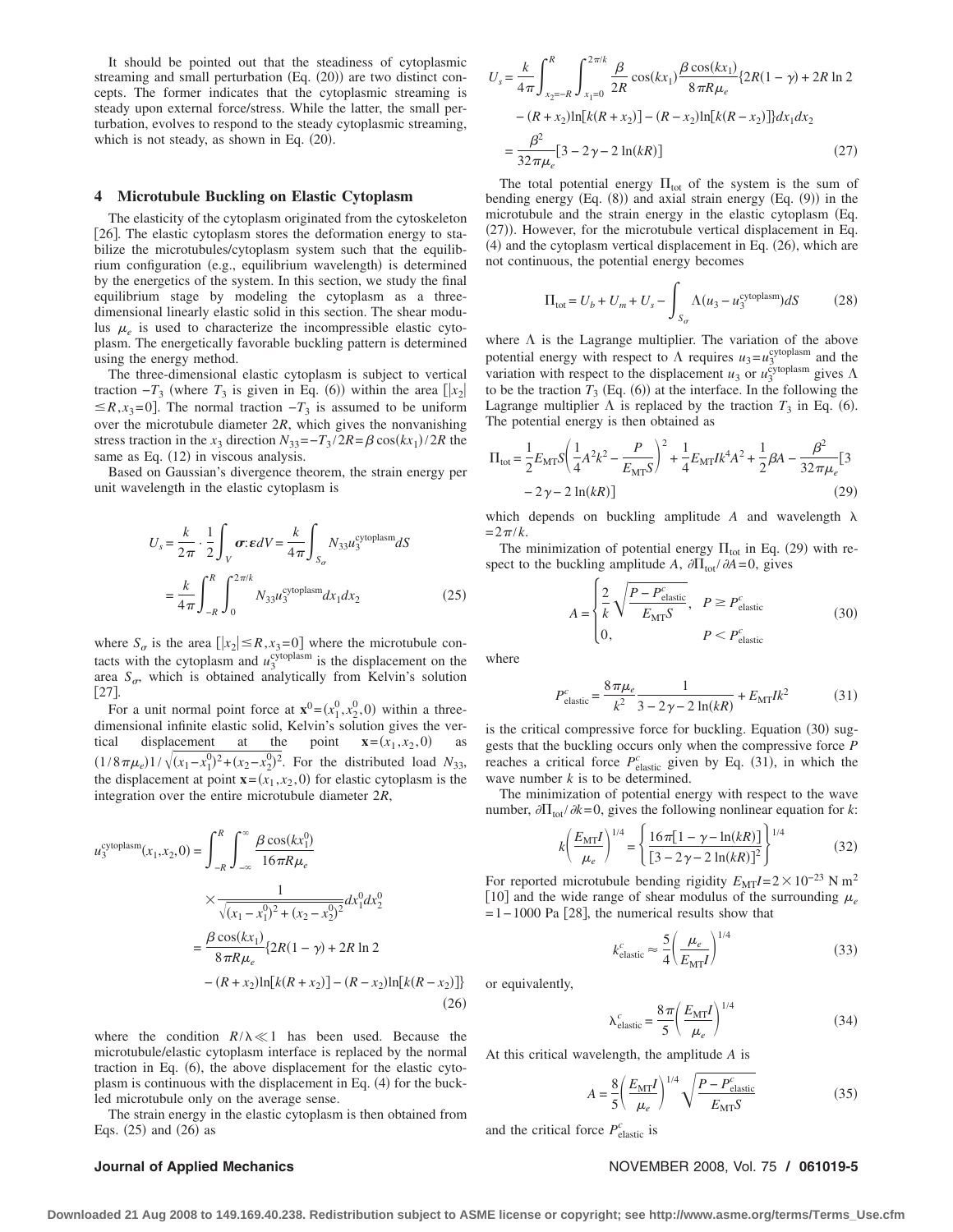

**Fig. 5 The relationship between the compressive force** *P* **that an individual microtubule bears before buckling and the shear modulus of the elastic cytoplasm**

$$
P_{\text{elastic}}^{c} = \frac{25}{16} \sqrt{E_{\text{MT}} I \mu_{e}} \left\{ 1 + \frac{2048 \pi}{625 [3 - 2\gamma - 2 \ln(2 \pi R / \lambda_{\text{elastic}}^{c})]} \right\}
$$
(36)

The buckling wavelength given by Eq.  $(34)$  is independent of axial compressive force *P* and solely determined by the ratio of shear modulus of the elastic cytoplasm and the bending rigidity of microtubules. Therefore, the buckling wavelength is an intrinsic property of microtubules/elastic cytoplasm systems and completely determined by their mechanical properties. Since the reported shear modulus  $\mu_e$  of cytoplasm has extremely large scattering, ranging from  $0.1$  Pa to 1000 Pa  $[28]$ , the buckling wavelength also exhibits large scattering. The smallest wavelength is about 1.9  $\mu$ m while the largest wavelength is 19  $\mu$ m. If a median value of  $\mu_e$ = 200 Pa is used, the present analysis gives 2.8  $\mu$ m wavelength, which agrees very well with experiments of Brangwynne et al. [13].

The critical axial compressive force  $P_{\text{elastic}}^c$  to buckle microtubules  $(Eq. (36))$  depends on both the bending rigidity of microtubules and the shear modulus of the cytoplasm. Therefore, the compressive force that an individual microtubule can bear depends on both the bending rigidity of microtubules and the shear modulus of cytoplasm as well. Figure 5 shows the relationship between the compressive force *P* that an individual microtubule sustains before buckling and the shear modulus of cytoplasm for a given bending rigidity of microtubules as  $E_{\text{MT}}I=2\times10^{-23}$  N m<sup>2</sup> [10]. The results show that the compressive force is on the order of 100 pN, except when the shear modulus is less than 20 Pa. This study clearly indicates that the ability of a cell to bear compressive force depends on both microtubules and cytoplasm: The relatively stiff microtubules are combined with the compliant cytoplasm to sustain the compressive force.

The main findings for microtubule buckling on elastic cytoplasm are the following.

- 1 The buckling wavelength does not depend on the axial force *P* but on the ratio of shear modulus of the elastic cytoplasm and bending rigidity of the microtubules.
- (2) The compressive force is on the order of  $100 \text{ pN}$  for most cytoplasm with a shear modulus larger than 20 Pa.
- 3 The ability to sustain compressive force is governed by both stiff microtubules and compliant cytoplasm.

#### **5 Microtubule Buckling on Viscoelastic Cytoplasm**

In this section, we study microtubule buckling supported by the viscoelastic cytoplasm. Cytoplasm exhibits both viscosity from fluid and elasticity from solid cytoskeleton networks, which has been shown in various experiments [29].

The surrounding cytoplasm that consists of fluid and cytoskeleton is modeled as an isotropic linearly viscoelastic material. The stress-strain relation is described in an integral form [30]

$$
\boldsymbol{\sigma}(t) = 2 \int_{-\infty}^{t} \mu(t-\tau) \frac{\partial \boldsymbol{\varepsilon}(\tau)}{\partial \tau} d\tau + \delta \int_{-\infty}^{t} \lambda(t-\tau) \frac{\partial (\boldsymbol{\varepsilon} \cdot \boldsymbol{\delta})}{\partial \tau} d\tau
$$
 (37)

where *t* is the time,  $\mu(t)$  and  $\lambda(t)$  are time-dependent relaxation moduli, and  $\delta$  is the second-order identity tensor. The equilibrium equation without body force and inertia term is  $\nabla \cdot \boldsymbol{\sigma} = 0$ . The strain-displacement relation is linear, i.e.,  $\varepsilon = (\nabla \mathbf{u} + \mathbf{u} \nabla)/2$ . Within the three-dimensional viscoelastic cytoplasm, only the area  $\left[\chi_2\right]$  $\leq R$ ,*x*<sub>3</sub>=0<sup>]</sup> that contacts with the buckled microtubule has prescribed traction  $-T_3 = \beta \cos(kx_1)$ , where  $T_3$  is given in Eq. (6). We also assume that the traction  $-T_3$  is uniformly distributed over the diameter of microtubules, i.e.,  $N_{33} = -T_3 / 2R = \beta \cos(kx_1) / 2R$  (Fig. 3). A boundary value problem for viscoelastic cytoplasm is then established.

This viscoelastic problem can be solved by the elasticviscoelastic correspondence principle [30]. The stress-strain relationship is given by Laplace transform of Eq.  $(37)$ ,

$$
\overline{\boldsymbol{\sigma}}(s) = 2s\overline{\mu}(s)\overline{\boldsymbol{\epsilon}}(s) + s\overline{\lambda}(s)[\overline{\boldsymbol{\epsilon}}(s):\delta]\delta
$$
 (38)

where a bar over a variable denotes its Laplace transformed form and *s* is the transform variable. The nonvanishing stress traction in Laplace transformed form is

$$
\overline{N}_{33} = \frac{\overline{\beta}\cos(kx_1)}{2R}, \quad |x_2| \le R, x_3 = 0 \tag{39}
$$

Equations  $(38)$  and  $(39)$  are identical to that of linear elasticity if the transform of viscoelastic variables (e.g.,  $\vec{\sigma}(s)$  and  $\vec{\epsilon}(s)$ ) are associated with the corresponding elastic variables (e.g.,  $\boldsymbol{\sigma}$  and  $\boldsymbol{\epsilon}$ ) and the transformed moduli (e.g.,  $s\overline{\mu}(s)$  and  $s\overline{\lambda}(s)$ ) are associated with elastic moduli  $\mu_e$  and  $\lambda_e$ . Thus the solution of the Laplace transformed viscoelastic problem can be directly obtained from

### **061019-6 /** Vol. 75, NOVEMBER 2008 **Transactions of the ASME**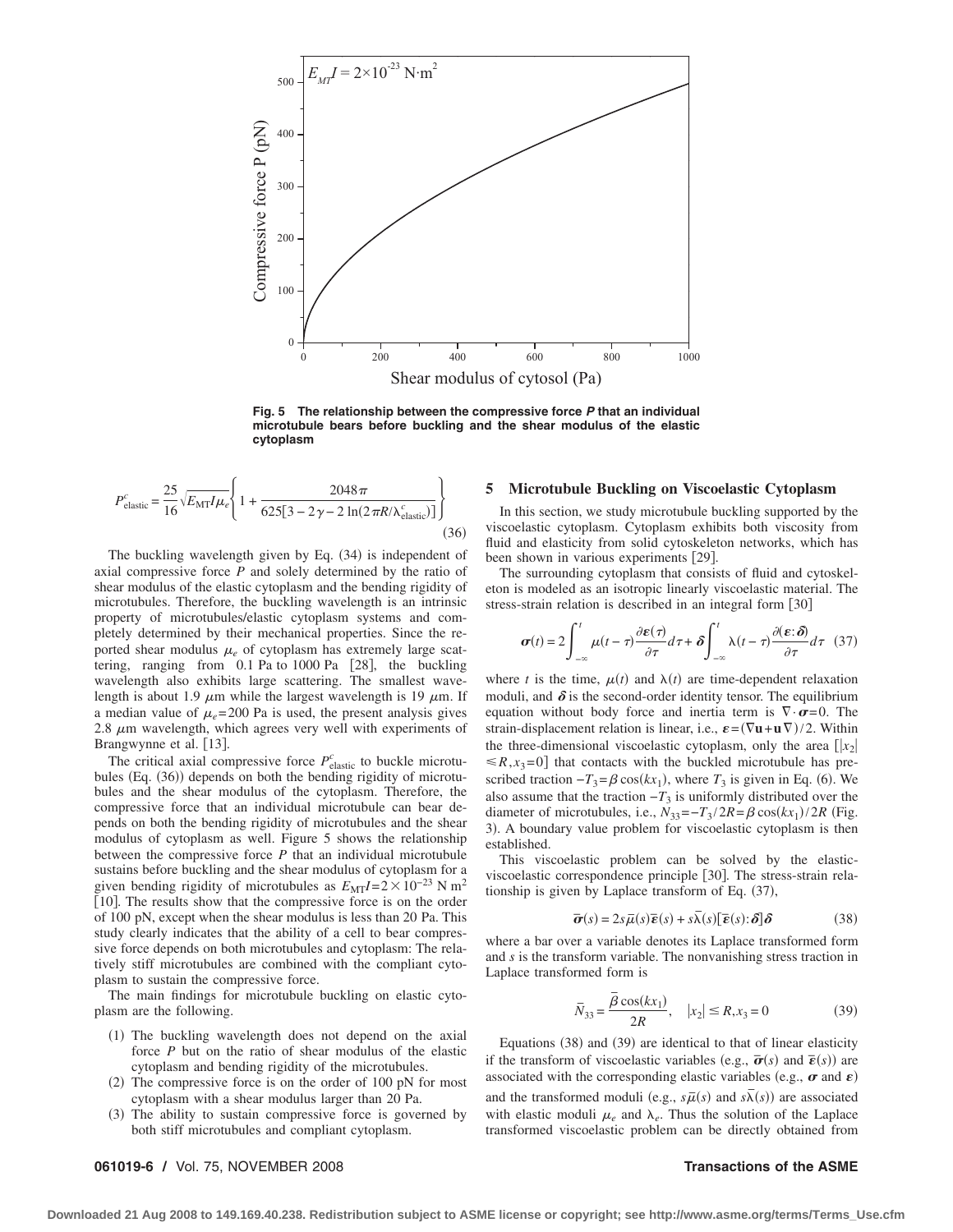the solution of the corresponding elastic problem by replacing  $\mu_e$ and  $\lambda_e$  with  $s\overline{\mu}(s)$  and  $s\overline{\lambda}(s)$ . The corresponding elastic problem for Eqs. (38) and (39) has been resolved in Sec. 4 using Kelvin's solution [27]. Then the displacement at point  $\mathbf{x} = (x_1, x_2, 0)$  due to a distributed load  $(Eq. (39))$  in viscoelastic cytoplasm is obtained from the corresponding elastic solution given by Eq. (26),

$$
\bar{u}_3(x_1, x_2, 0, s) = \int_{-R}^{R} \int_{-\infty}^{\infty} \frac{\bar{\beta} \cos(kx_1^0)}{16\pi R s \bar{\mu}(s)} \frac{1}{\sqrt{(x_1 - x_1^0)^2 + (x_2 - x_2^0)^2}} dx_1^0 dx_2^0
$$

$$
= \frac{\bar{\beta} \cos(kx_1)}{8\pi R s \bar{\mu}(s)} \{2R(1 - \gamma) + 2R \ln 2 - (R + x_2) \ln[k(R + x_2)] - (R - x_2) \ln[k(R - x_2)]\} \tag{40}
$$

The viscoelasticity of cytoplasm is specifically modeled as a Kelvin model [30], i.e., the viscoelastic system is modeled as a spring and a dashpot in parallel, and the shear relaxation modulus is

$$
\mu(t) = \mu_e + \eta \delta(t) \tag{41}
$$

where  $\mu_e$  is the stiffness of the spring and  $\eta$  is the viscosity of the dashpot. The spring is used to model the elastic cytoskeleton such that  $\mu_e$  is the shear modulus in Sec. 4. The dashpot models the viscous fluid and therefore  $\eta$  is the viscosity in Sec. 3. Here the viscoelasticity analysis involves both elasticity through shear modulus  $\mu_e$  and viscosity  $\eta$ , and therefore exhibits profound effects on the microtubule buckling, as shown in the following.The Laplace transform of the shear relaxation modulus is

$$
\bar{\mu}(s) = \frac{\mu_e}{s} + \eta \tag{42}
$$

Substitute Eq.  $(42)$  into Eq.  $(40)$  and the inverse Laplace transform gives

$$
\dot{u}_3(x_1, x_2, 0) = -\frac{\mu_e}{\eta} u_3 + \frac{\beta \cos(kx_1)}{8\pi R \eta} \{2R(1-\gamma) + 2R \ln 2 - (R + x_2) \ln[k(R + x_2)] - (R - x_2) \ln[k(R - x_2)]\}
$$
(43)

Similar to viscous analysis in Sec. 3, the viscoelastic cytoplasm is coupled with the buckled microtubule via the stress and velocity continuity condition across the interface. To be specific, the vertical velocity of the viscoelastic cytoplasm at the microtubule/ cytoplasm interface  $(Eq. (43))$  is continuous with the microtubule velocity derived from Eq.  $(4)$  on the average sense, i.e., the average velocity of the viscoelastic cytoplasm over the microtubule diameter 2*R*,

$$
\dot{u}_3^{\text{avg}}(x_1) = \frac{1}{2R} \int_{-R}^{R} \dot{u}_3(x_1, x_2, 0) dx_2 = -\frac{\mu_e}{\eta} u_3 + \frac{\beta \cos(kx_1)}{8\pi \eta} [3 - 2\gamma - 2 \ln(kR)] \tag{44}
$$

is the same as the microtubule velocity given by Eq.  $(4)$ . Thus the continuity condition is

$$
\frac{dA}{dt} = -\frac{\mu_e}{\eta}A + \frac{\beta}{8\pi\eta} [3 - 2\gamma - 2\ln(kR)] \tag{45}
$$

Here we only consider the initial growth of buckling from the small perturbation of *A* in Eq. (4) such that  $\beta$  is linearized (the same as Eq.  $(18)$ , and the linear ordinary differential equation for small perturbation *A* becomes

$$
\frac{dA}{dt} = \left\{ -\frac{\mu_e}{\eta} + \frac{E_{\rm MT}I}{8\pi\eta} \left( \frac{P}{E_{\rm MT}I} - k^2 \right) \left[ 3 - 2\gamma - 2\ln(kR) \right] k^2 \right\} A
$$
\n(46)

Compared with the differential equation of *A* in viscous analysis (Eq. (19)),  $\mu_e/\eta$  comes into play in viscoelastic analysis.  $\mu_e/\eta$  $= 0$  corresponds to viscous cytosol presented in Sec. 3, while



**Fig. 6 The relationship of growth rate and wavelength for viscoelastic cytoplasm with different shear moduli**

 $\mu_e/\eta \rightarrow \infty$  denotes that the elasticity prevails in the viscoelastic cytoplasm. Let the initial amplitude be  $A_0$ , the evolution of the amplitude is

$$
A = A_0 \exp\left\langle \left\{ -\frac{\mu_e}{\eta} + \frac{E_{\text{MT}}I}{8\pi\eta} \left( \frac{P}{E_{\text{MT}}I} - k^2 \right) \left[ 3 - 2\gamma - 2 \ln(kR) \right] k^2 \right\} t \right\rangle
$$
  
=  $A_0 e^{GR_{\text{viscoelastic}}t}$  (47)

where

$$
GR_{\text{viscoelastic}} = -\frac{\mu_e}{\eta} + \frac{E_{\text{MT}}I}{8\pi\eta} \left(\frac{P}{E_{\text{MT}}I} - k^2\right) [3 - 2\gamma - 2\ln(kR)]k^2
$$
\n(48)

is the growth rate for viscoelastic cytoplasm.

The stability of the perturbed microtubules depends on the sign of the growth rate  $GR_{viscoelastic}$ . When  $GR_{viscoelastic}$  is one wavelengths, the initial fluctuations associated with these wavelengths grow in an exponential law with growth rate GR<sub>viscoelastic</sub>. While when  $GR_{viscoelastic} < 0$  for some wavelengths, the initial fluctuations characterized by these wavelengths decay and the microtubules are stable. The critical condition is  $GR<sub>viscoelastic</sub> = 0$ . The three stages of evolution of perturbed microtubules are shown in Fig. 6. The parameters used in Fig. 6 are bending rigidity  $E_{\text{MT}}I$  $= 2 \times 10^{-23}$  N m<sup>2</sup> [10], *P*=40 pN, viscosity  $\eta = 10$  Pa s, and shear modulus  $\mu_e$ = 0−8.5 Pa. Compared with Fig. 4 for viscous cytoplasm, the introduction of shear modulus has important effects.

With the increase in shear modulus  $\mu_e$  from 0 (corresponding to viscous case) to finite value, the viscoelastic cytoplasm becomes more "elastic" and all of the curves shift downward but do not change shape, which leads to an increase in the critical wavelength. For example, the critical wavelength for  $\mu_e = 2$  Pa is 4.6  $\mu$ m, while it is 4.9  $\mu$ m for  $\mu$ <sub>e</sub>=4 Pa. The fastest growth wavelength is determined by  $\partial$ GR<sub>viscoelastic</sub>/ $\partial$ k=0,

$$
\lambda = 2\pi \left[ \frac{E_{\rm MT} I}{P} \frac{5 - 4\gamma - 4\ln(2\pi R/\lambda)}{3 - 2\gamma - 2\ln(2\pi R/\lambda)} \right]^{1/2} \tag{49}
$$

with an approximated expression as

$$
\lambda_{\text{viscoelastic}}^{\text{fastest growth}} \approx 2\pi \sqrt{\frac{2E_{\text{MT}}I}{P}}
$$
 (50)

which is independent of shear modulus  $\mu_e$  and the same as that for viscous analysis given by Eq.  $(24)$ . Equation  $(50)$  suggests that once the dynamic growth occurs, the fastest growth wavelength is completely determined by the axial compressive force *P* and the bending rigidity  $E_{\text{MT}}$ *I* of microtubules but does not depend on the properties of the cytoplasm (elasticity  $\mu_e$  and viscosity  $\eta$ ).

#### **Journal of Applied Mechanics** November 2008, Vol. 75 **/ 061019-7**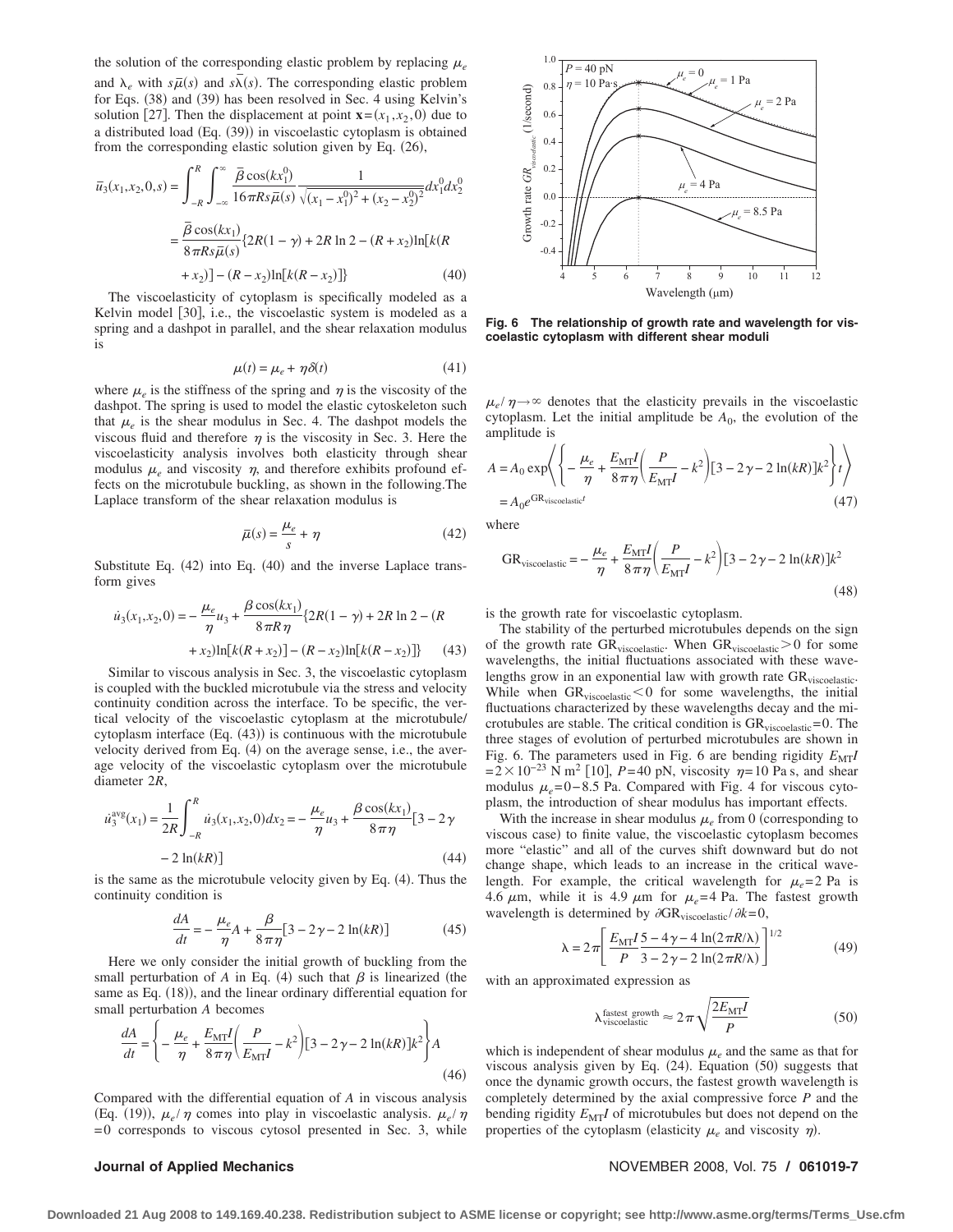

**Fig. 7 The relationship of growth rate and wavelength for viscoelastic cytoplasm with different axial compressive forces**

If shear modulus further increases, e.g.,  $\mu_e$ =8.5 Pa in Fig. 6, the growth rate  $GR_{viscoelastic}$  < 0 for all wavelengths. This suggests that the buckling is suppressed by the viscoelastic cytoplasm. The critical shear modulus  $\mu_e^c$  is determined by setting  $GR_{viscoelastic}$ = 0 and  $\partial \mu_e^c / \partial k = 0$ , which gives

$$
\mu_e^c = \frac{P^2}{32\pi E_{\text{MT}} I} \left[ 3 - 2\gamma - 2\ln\left(\sqrt{\frac{P}{2EI}}R\right) \right]
$$
(51)

For a given axial force *P*, cytoplasm with shear modulus larger than  $\mu_e^c$  prevents the growth for all wavelengths. The elasticity of the cytoplasm allows the system the ability to block microtubule buckling, while the viscosity of the cytoplasm does not block microtubule buckling and only affects the growth rate. In Fig. 6, the growth rate  $GR<sub>viscoelastic</sub>$  is about 1/s, which suggests that if buckling process occurs, it occurs on the order of seconds.

Figure 7 shows the growth rate curve for different axial force *P* with shear modulus  $\mu_e$ = 200 Pa and viscosity  $\eta$ = 10 Pa s. The critical wavelength and fastest growth wavelength increase with the decrease in the axial force  $P$ . When  $P = 212$  pN, the growth rate is zero, which gives a critical axial compressive force  $P_{\text{viscoelastic}}^c$ . If the axial compressive force is less than  $P_{\text{viscoelastic}}^c$ , the initial perturbation will decay and the microtubule buckling does not occur. The critical force  $P_{\text{viscoelastic}}^c$  is obtained by solving  $GR_{viscoelastic} = 0$  and  $\partial P_{viscoelastic}^{c} / \partial k = 0$ ,

$$
P_{\text{viscoelastic}}^c = \frac{25}{16} \sqrt{E_{\text{MT}} I \mu_e} \left\{ 1 + \frac{2048 \pi}{625[3 - 2\gamma - 2 \ln(kR)]} \right\}
$$
 (52)

and the corresponding critical wavelength is

$$
\lambda_{\text{viscoelastic}}^c = \frac{8\pi}{5} \left(\frac{E_{\text{MT}}I}{\mu_e}\right)^{1/4} \tag{53}
$$

The critical force and wavelength are identical to that for the elastic cytoplasm, which indicates that the threshold for microtubule buckling is completely governed by cytoplasm elasticity. Therefore, the discussion of the compressive force that an individual microtubule can bear in the elastic analysis also holds here.

### **6 Discussion and Concluding Remarks**

In this study, mechanics models for the analysis of microtubule buckling supported by cytoplasm have been reported. The microtubule is modeled as a linearly elastic cylindrical tube while the cytoplasm is characterized by viscous, elastic, or viscoelastic material. The microtubule is coupled with the cytoplasm through interface continuity conditions. The dynamic evolution equations, fastest growth rate, critical wavelength, and critical compressive force, as well as equilibrium buckling configurations are obtained.

To understand the process completely, one must not only consider the energy of deformed configuration but also the dynamics. The dynamic effect is due to the cytoplasm viscosity that affects the growth rate, while the energetic process is governed by the cytoplasm elasticity that determines the occurrence of buckling. Once the buckling occurs, the final equilibrium configuration is completely determined by the elasticity. These processes, namely, dynamic growth and elastic equilibrium, are similar for the bilayer structures that have been studied previously [31-37]. The ability of a cell to sustain compressive force is not solely determined by microtubules but also the elasticity of cytoplasm. With the support of the cytoplasm, an individual microtubule can sustain a compressive force on the order of 100 pN. The relatively stiff microtubules and compliant cytoplasm are combined to provide a scaffold for compressive force.

In addition to the mechanics explanation of microtubule buckling supported by cytoplasm, the findings in this study can be influential due to the concise analytical description of the critical force and wavelength. For example, since the bending rigidity of microtubules is well accepted on the range of  $0.4 \times 10^{-23} - 4$  $\times$ 10<sup>−23</sup> N m<sup>2</sup>, the expression for critical wavelength provides a means to measure the shear modulus of cytoplasm that is closely related to many diseases, such as cancer [38].

There exists some related works. For example, Liu et al. [39] studied the buckling of a microtubule bundle in tubulin solution. They observed a short-wavelength buckling pattern and obtained a power law for buckling wavelength  $\lambda \propto R(E_{\text{MT}}/\mu_e)^{1/4}$ , which is the same as the current analysis. Im and Huang [36] showed the similar relation between buckling wavelength and ratio of thin film and substrate for thin film buckling on an elastic-viscoelastic bilayer. A recent work by Das et al. [40] studied the mechanism of microtubule buckling in cells. Similar relations between buckling profiles and substrate modulus were obtained. The main difference is that the current analysis has a more quantitative mechanics analysis.

#### **Acknowledgment**

H.J. acknowledges the financial support from the Fulton School of Engineering at ASU. H.J. also acknowledges the partial support from NSF CMMI-0700440. The discussion with Professor Rui Huang in the University of Texas in Austin is also acknowledged.

#### **References**

- [1] Alberts, B., Johnson, A., Lewis, J., Raff, M., Roberts, K., and Walter, P., 2003, *Molecular Biology of the Cell*, Garland Science, New York.
- [2] Howard, J., and Hyman, A. A., 2003, "Dynamics and Mechanics of the Microtubule Plus End," Nature London, **422**, pp. 753–758.
- [3] Bao, G., and Suresh, S., 2003, "Cell and Molecular Mechanics of Biological Materials," Nat. Mater., **2**, pp. 715–725.
- [4] Karsenti, E., Nedelec, F., and Surrey, T., 2006, "Modelling Microtubule Patterns," Nat. Cell Biol., **8**, pp. 1204–1211.
- [5] Kolodney, M. S., and Wysolmerski, R. B., 1992, "Isometric Contraction by Fibroblasts and Endothelial-Cells in Tissue-Culture-A Quantitative Study," J. Cell Biol., **117**, pp. 73–82.
- [6] WatermanStorer, C. M., and Salmon, E. D., 1997, "Actomyosin-Based Retrograde Flow of Microtubules in Migrating Epithelial Cells Influences Dynamic Instability and is Associated With Microtubule Breakage and Treadmilling," Mol. Biol. Cell, **8**, p. 17.
- [7] Putnam, A. J., Cunningham, J. J., Dennis, R. G., Linderman, J. J., and Mooney, D. J., 1998, "Microtubule Assembly is Regulated by Externally Applied Strain in Cultured Smooth Muscle Cells," J. Cell. Sci., **111**, pp. 3379– 3387.
- [8] Wang, N., Naruse, K., Stamenovic, D., Fredberg, J. J., Mijailovich, S. M., Toric-Norrelykke, I. M., Polte, T., Mannix, R., and Ingber, D. E., 2001, "Mechanical Behavior in Living Cells Consistent With the Tensegrity Model,"
- Proc. Natl. Acad. Sci. U.S.A., 98, pp. 7765–7770.<br>[9] Stamenovic, D., Mijailovich, S. M., Tolic-Norrelykke, I. M., Chen, J. X., and Wang, N., 2002, "Cell Prestress. II. Contribution of Microtubules," Am. J. Physiol.: Cell Physiol., **282**, pp. C617–C624.
- [10] Gittes, F., Mickey, B., Nettleton, J., and Howard, J., 1993, "Flexural Rigidity of Microtubules and Actin-Filaments Measured From Thermal Fluctuations in Shape," J. Cell Biol., **120**, pp. 923–934.
- [11] Dogterom, M., and Yurke, B., 1997, "Measurement of the Force-Velocity Re-

#### **061019-8 /** Vol. 75, NOVEMBER 2008 **Transactions of the ASME**